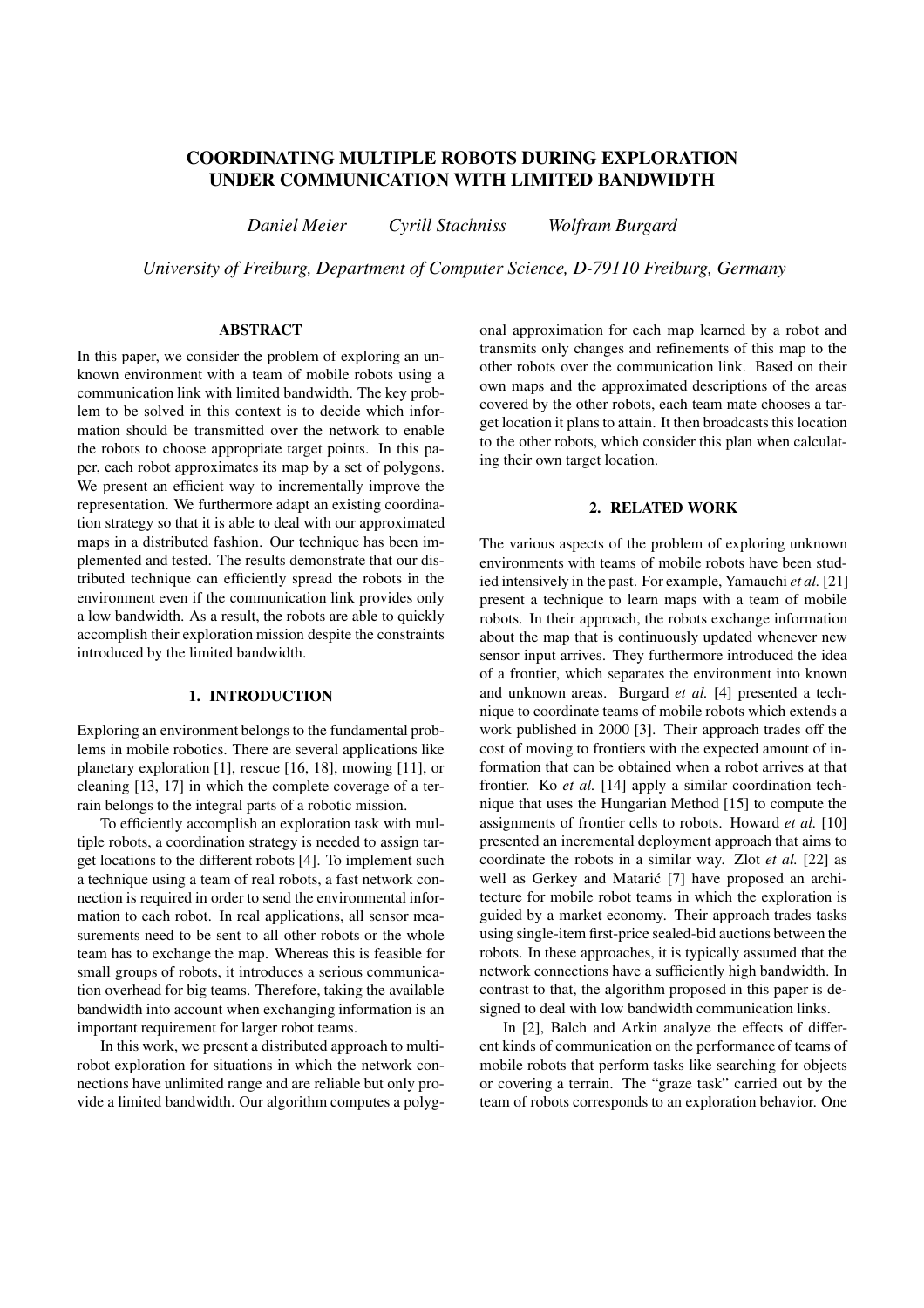

Figure 1: This figure shows the polygon map (right) that is derived by our algorithm from the grid map (left).

of the results is that the communication of goal locations does not help if the robots can detect the "graze swathes" of other robots. In this paper, we seek to minimize the communication between the robots by utilizing a polygonal approximation of the maps of the individual robots. Recently, specialized coordination techniques have been published for certain domains. In the context of RoboCup, different coordination behaviors are used in combination with role assignment techniques [12, 19].

In the literature, several techniques are available that reduce polygons consisting of originally  $n$  vertices to similar polygons consisting of a subset of  $m$  vertices (see Heckbert and Garland [8] or Buzer [5] for comprehensive surveys). In our approach, we apply the Douglas-Peucker algorithm [6] which, according to [20], is one of the most visually effective line simplification algorithms. In the past, many improvements have been proposed for the basic Douglas-Peucker algorithm. Hershberger and Snoeyink [9] proposed an  $O(n \log n)$  variant of the basic Douglas-Peucker algorithm whose time complexity is  $O(nm)$ . Another improvement of this algorithm that avoids self-intersecting approximations is the star-shaped Douglas-Peucker algorithm [20].

The contribution of this paper is an approach that is able to efficiently explore an unknown environment with mobile robots that only have a low bandwidth connection to exchange information. Our algorithm approximates the environment using line simplification techniques to obtain a compact geometric model which then is used to coordinate the robots. Compared to the full map, these polygonal approximations require seriously fewer memory and this way can be more efficiently communicated.

## **3. APPROXIMATING THE ENVIRONMENTAL MODEL**

The key idea of our approach to deal with a low bandwidth communication link during exploration is to compute an approximative but compact representation of the environment and to communicate only this compact model between the robots. To obtain the compact approximation of the map, we compute a set of polygons which are extracted from a grid map of each robot. The polygons contained in a polygon



Figure 2: Case 1: A vertex, which was located on  $\mathcal{B}_{t-1}$  is no longer located on  $\mathcal{B}_t$  due to newly observed areas.

map can contain either free or unknown space. Polygons that are contained inside of other polygons have a higher priority and thus overwrite the occupancy values of the outer polygons (compare Figure 1). The boundaries of a polygon can represent either free, occupied or unknown areas. These polygon maps are learned by extracting the contours of a robot's field of view and of the observed obstacles. We then apply an adapted version of the Douglas-Peucker algorithm [6] to approximate the extracted contours. In the following, the contour is also referred as the boundary  $\beta$  of the observed area.

We merge polygon maps by building a grid map in the following way. If the information given by other robots is not contradictory, a joined grid map can be constructed in a straightforward manner. If in contrast the information given by other robots is contradictory, we prefer occupied to free and free to unknown information. Note that a robot only updates its own map according to the received information in areas it has not observed on its own.

Since the field of view of each robot changes in every step, the polygonal model can get out-dated quickly. Accordingly, the polygon map needs to be updated appropriately. Since the robots only have a low bandwidth connection, it is not appropriate to transmit the whole polygon map after each update. Instead, we communicate the incremental changes of the model only. This is achieved by introducing the constraint, that points which are a part of the current polygon map model will also be part of the updated model. This constraint, of course, only holds for those points, which after the update still lie on the boundary of an obstacle or on a frontier to unknown terrain.

To update a polygon map based on sensory input, we distinguish the following cases (see Figures 2-4):

- 1. Vertices of the polygonal approximation of the boundary  $\mathcal{B}_{t-1}$  at time step  $t-1$  are no longer located on the boundary  $B_t$  of the observed area in the current time step  $t$  (see Figure 2),
- 2. the boundary of the observed area can change in a way so that all points of the approximation are still located on the boundary but the approximation becomes inadequate anyway (see Figure 3), or
- 3. new boundaries can arise or a boundary can split up into several boundaries which are not connected any-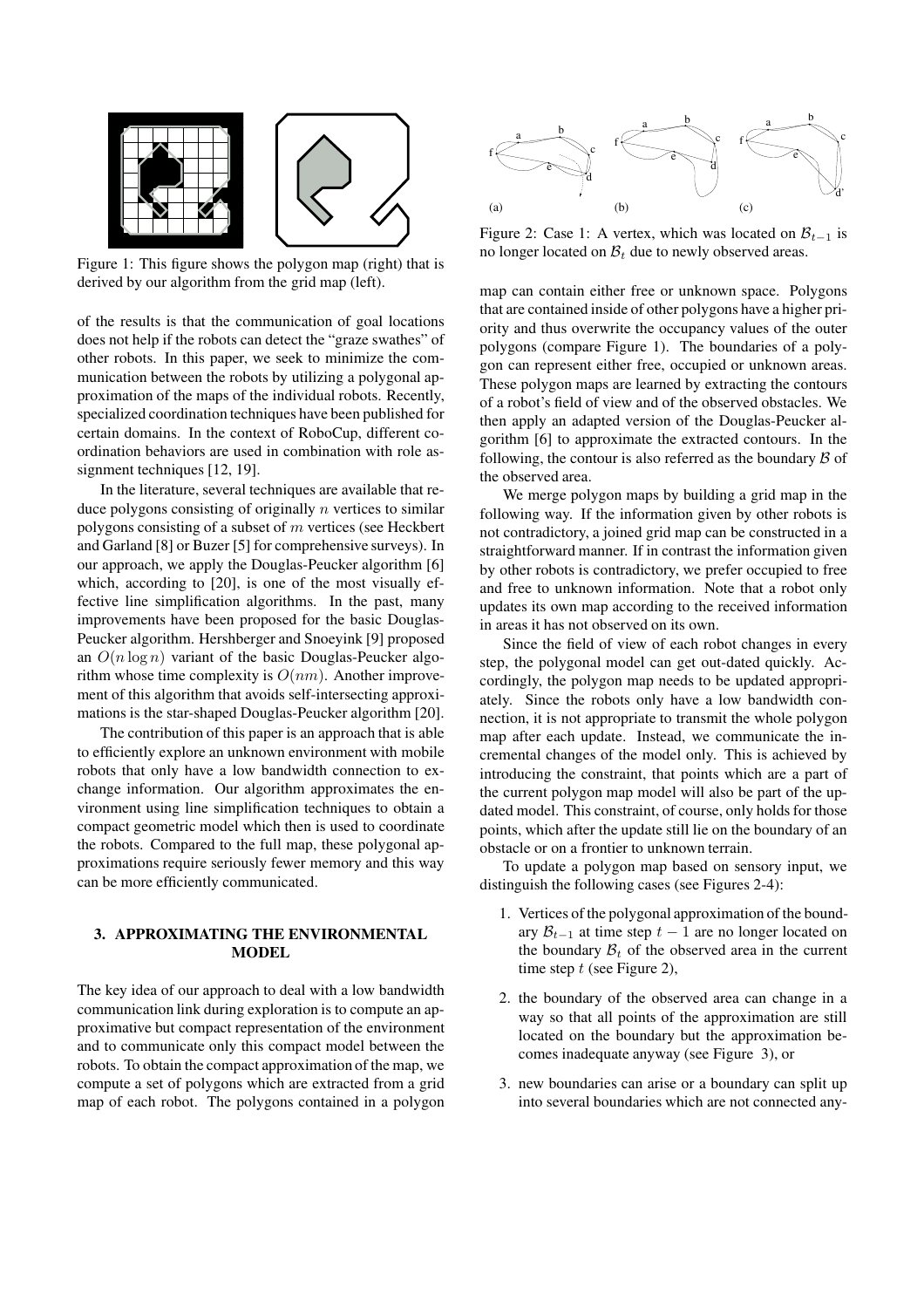

Figure 3: Case 2: All vertices of the approximation lie on the boundary  $B_t$  but the approximation gets inadequate anyway.



Figure 4: Case 3: A newly raised boundary (a)-(c) and a boundary which splits up into several new boundaries (d)- (f).

more and which can be contained in the original boundary (see Figure 4).

To update the polygon map, we mark all vertices which lay on the boundary of the visible area  $\mathcal{B}_{t-1}$  in the previous step  $t-1$  but do not lie on  $B_t$  anymore. After that, we iteratively discard all points that have been marked and connect their former neighbors. After this step, all points that remain part of the approximation are located on  $B_t$ . In case points have been removed, we typically have to refine the approximation again to appropriately model the environment.

In the next step, we have to identify whether parts of the boundary  $\mathcal{B}_{t-1}$  have split up into several parts (like shown in Figure 4 (a)-(c) and (d)-(f)). This is achieved by labeling the vertices of the polygon map with the number of the contour on which they are situated on  $B_t$ . Whenever two former neighboring vertices of the polygon map now have different labels, they are disconnected by discarding the edge between these vertices. To close all polygons again the robot traces the underlying contour  $B_t$  of each vertex v having less than two neighbors. The process for a vertex  $v$  stops when we find another vertex  $w$  on the underlying contour that also is part of the polygon map and has the same index as  $v$ . Each pair of vertices  $v$  and  $w$  is connected and so all polygons get closed again. In case,  $v$  is the only vertex still lying on the underlying contour  $B_t$ , a new arbitrary point  $w$  of the underlying contour is taken to close the approximation. This is also done for contours that are not yet approximated by any vertex of the new polygon map.

After this step, we can refine the new polygon map us-

ing the Douglas-Peucker algorithm by splitting up edges. Usually, the Douglas-Peucker algorithm inserts a new vertex having the biggest distance to its closest segment into its closest line segment. Since we work with sets of polygons, we would, according to the original Douglas-Peucker algorithm, split up the edge having the biggest segment-pointdistance of the polygon that has the maximum segmentpoint-distance of all polygons.

Figure 5 shows the evolution of the approximation process for a single robot exploring an unknown environment. In this figure, white areas outside as well as gray/light blue areas inside the polygon map correspond to inappropriately modeled terrain. Such an approximation is well-suited to be transmitted via a network, because it can be updated incrementally and the individual update steps can be realized with low space complexity.

#### **4. MULTI-ROBOT COORDINATION**

Our strategy for coordinating teams of mobile robots is based on the ideas of Burgard *et al.* [4]. Their approach spreads the robots over the environment by introducing a penalty for places already visited by the robots. In contrast to this, our algorithm works in a distributed manner. Instead of using a central component which selects target locations for all robots, our approach considers the decisions so far made by other robots. Whenever a robot selects a new target location, it broadcasts its decision to all other robots. From this point in time, the other robots incorporate this information into their plans by discounting this goal according to [4]. Our approach is described in Algorithm 1. In this formulation,  $V_{t'}$  refers to the cost of reaching target location  $t'$ from the current position of the robot. Our approach furthermore combines the polygonal maps of its team mates with its own world knowledge. Since data received from other robots have an approximative character, the robot only updates such parts of its own map using data received by other robots if the robot has not yet covered the corresponding area with its own sensor.

Whenever a target point  $t'$  is selected for a robot, we reduce the utility of the adjacent goals in distance  $d$  from  $t'$  according to the probability  $P(d)$  that the robot's sensors will cover cells in distance  $d$ . In our approach, we approximated  $P(d)$  by

$$
P(d) = \begin{cases} 1.0 - \frac{d}{max\_range} & \text{if } d < max\_range \\ 0 & \text{otherwise} \end{cases} \tag{1}
$$

where  $max\_range$  is the maximum range reading provided by the range sensor.

Such a coordination technique is well-suited to spread the robots over the environment and to avoid that several robots approach the same target because it is the closest to its current location. Compared to the coordination scheme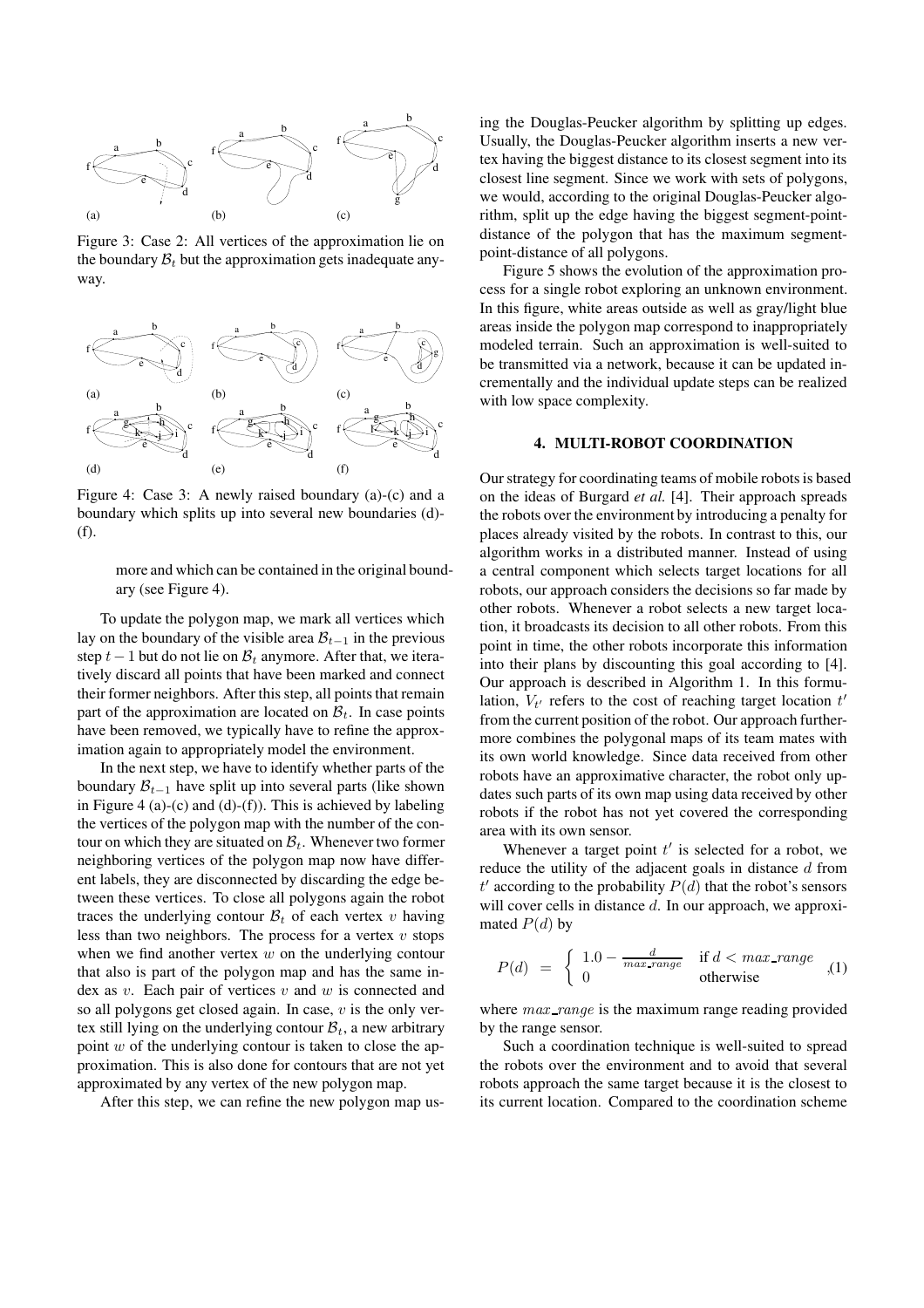

Figure 5: The approximation of the environmental model during exploration.

**Algorithm 1** Goal Assignment for Coordinated, Decentralized Multi-Robot Exploration using Polygons.

- 1: Compute the union of all polygonal maps received by the other robots and combine them with the own self explored environmental data.
- 2: Compute the possible goal locations based on the frontier (points that lead to unknown areas).
- 3: Set the utility  $U_t$  of potential targets to 1.
- 4: **for all** Received targets from other robots **do**
- 5: Reduce the utility of each target point  $t'$  in the visibility area according to  $U_{t'} \leftarrow U_{t'} - P(||t - t'||)$ .

#### 6: **end for**

- 7: Determine the robot's target  $t$  which satisfies:
- $t = \max_{t'} (U_{t'} \beta \cdot V_{t'}).$
- 8: Broadcast the target  $t$  to all other robots.

in [4], our coordination mechanism typically leads to longer exploration times. However, it is the only possibility to use the discounting technique in a decentralized way. The centralized approach needs a much higher bandwidth, since more information needs to be exchanged.

#### **5. EXPERIMENTS**

The experiments described in this paper are designed to demonstrate the effectiveness of our environmental approximation to coordinate a team of robots using a low bandwidth network connection.

### **5.1. Influence of the Network Bandwidth on the Exploration Time**

In this experiment, we analyzed the dependency of the quality of the environmental approximation on the overall exploration time.

The central parameter that determines approximation quality is the split rate (SR). With this parameter, we determine an upper bound for the number of edge splits per second. So when we have a SR of 0.04 the robot performs at most one edge split every 25 seconds. Edge splits are not performed when the approximation of the robot is appropriate meaning that the approximation error is equal to zero.

Figure 6 depicts how exploration time for coordinated robots decreases when the quality of the approximation (and thus the network bandwidth) increases. In these plots, we compare the performance of the original centralized coordination approach presented by Burgard *et al.* [4] to our decentralized approach. It furthermore compares our method to an adapted version of the centralized approach, which uses our decentralized coordination. It is important to note that the decentralized coordination leads to worse results than the original centralized approach, since the target assignment process is done in a decentralized way. Only a centralized coordination technique has the ability to choose that robot-target tuple that provides the (globally) highest expected utility. The decentralized method used throughout this paper is necessary to keep the communication costs low. The relative advantage of the original coordination mechanism compared to the decentralized variant increases with the number of robots. Figure 6 demonstrates that for an increasing communication link bandwidth the performance of our approach converges towards the performance of the decentralized coordination approach without polygonal approximations and bandwidth restrictions.

## **5.2. Comparison to Other Approaches**

In the second experiment, we compared our approach to the coordination technique presented by Burgard *et al.* [4], which uses an unrestricted communication link. In their approach, the environmental model needs to be integrated by each robot of the team and the sensor information of all robots need to be transmitted to all other robots. In scenarios with a huge amount of robots, this causes a huge amount of network traffic.

Our decentralized coordination method is derived from the centralized coordination technique in [4] and was adapted to our underlying representation and to the bandwidth restrictions. Thus, the original approach with unlimited communication describes a lower bound for our algorithm. This is illustrated in Figure 6. As can be seen from this experiment, even with low bandwidth connections, which allow to transmit around 7.500 integers per second and robot, a similar coordination result can be achieved compared to the centralized coordination approach which requires a network bandwidth of about 200.000 integers per second.

#### **5.3. Analyzing the Network Traffic**

In this experiment, we analyzed the network traffic. In particular, we analyzed which kinds of data packages occurred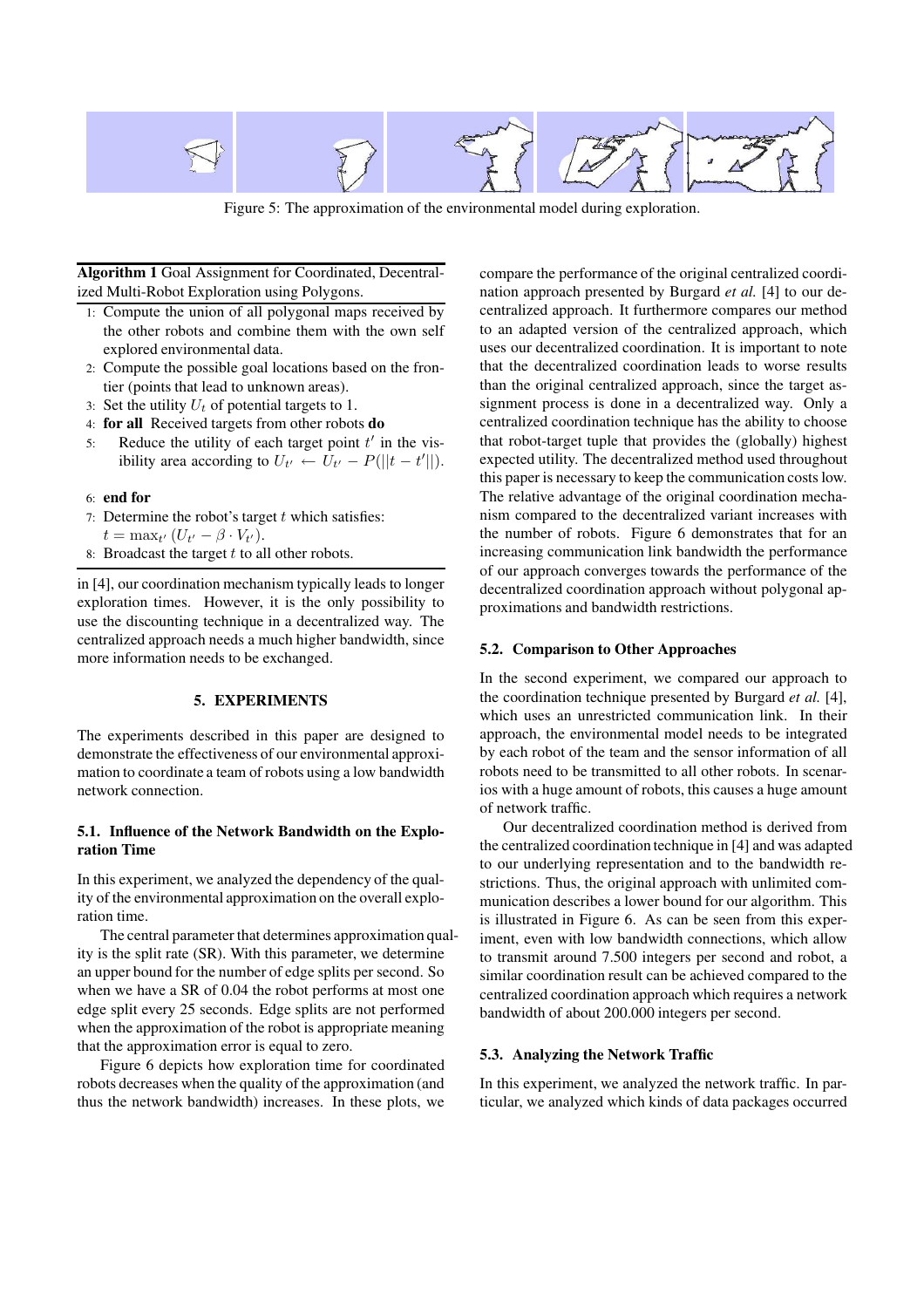

Figure 6: Exploration time for different split rates (approximation qualities) and numbers of robots. The plot in the first row shows the result for 3 robots in an unstructured environment and the second row depicts the evolution for 5 robots in a corridor environment.

| SR   | TPT $(\%)$ | ES(%) | $B(\%)$ | VP(%) | EP(%) |
|------|------------|-------|---------|-------|-------|
| 0.04 | 31.12      | 19.82 | 11.32   | 6.16  | 31.58 |
| 0.05 | 29.00      | 23.06 | 13.51   | 5.45  | 28.97 |
| 0.07 | 25.68      | 26.89 | 15.25   | 5.37  | 26.81 |
| 0.1  | 22.00      | 36.09 | 16.02   | 4.54  | 21.35 |
| 0.2  | 16.77      | 52.52 | 14.24   | 3.90  | 12.58 |
|      | 5.62       | 78.95 | 3.46    | 9.52  | 2.45  |
| 5    | 1.56       | 79.90 | 0.26    | 17.78 | 0.50  |
| 10   | 1.01       | 78.57 | 0.04    | 19.97 | 0.41  |
| 15   | 0.85       | 78.14 | 0.03    | 20.68 | 0.29  |
| 20   | 0.77       | 77.99 | 0.02    | 20.93 | 0.28  |
| 25   | 0.76       | 77.88 | 0.02    | 21.05 | 0.30  |

Table 1: The relative network traffic introduced by the different packages for different approximation refinement frequencies (SR).

and what was their share compared to the full amount of network traffic.

In our approach, different kinds of data packages need to be sent via the communication link. In our current implementation, we use target point transmissions (TPT) to publish chosen target locations to robots with lower priority. Edge split packages (ES) refer to the situation, in which an edge of the approximation is refined. A broken boundary package (B) is sent via the network if the boundary splits up to several small boundaries and the emerged points data package (EP) is used to describe a newly detected object (see Section 3, case 3). Finally, the vanished points package (VP) corresponds to the situation, in which a point is removed from approximation. To identify a point or edge in the approximation, we use unique IDs and each point is represented by two integer values.



Figure 7: Comparison of network traffic amounts for the polygonal approach (for different approximation qualities) and for classical approaches transmitting raw sensor data for two robots.

Table 1 depicts the relative network traffic caused by the different data packages. It demonstrates, that in case of low approximation refinement frequencies (SR) the transmission of the goal points causes a high amount of the overall traffic  $(33.12\%)$ , whereas this can be neglected in case of high refinement rates.

To give a more quantitative evaluation of the caused traffic, we compared the used bandwidth of our approach to the centralized coordination approach. Using this technique, each robot transmits its full laser range sweeps to the other robots. This ensures, that all robots have the same world knowledge. Using a broadcast network, the overall network traffic grows linearly in the number of robots. Figure 7 depicts the overall network traffic caused by both approaches exploring the same environment. As can be seen, our approach clearly outperforms the other technique. Even in the case of high approximation refinement rates, our approach requires only a fragment of the network traffic compared to the centralized coordination algorithm.

#### **5.4. Approximation Error**

The last experiment in this paper is designed to illustrate the approximation error of our approach compared to a nondistributed algorithm, which integrates all sensor measurements into one central map.

The approximation error and thus the quality of an approximation directly depends on the SR whereas the higher the SR the lower is the average approximation error (see Table 2).

Figure 8 depicts the approximation error of our polygonal maps for two different approximation refinement rates. The plot in the first row depicts the error in case of a refinement rate of 10 refinement operations per second. As can be seen, the error is quite small. Whenever the robot observes a huge amount of so far unknown terrain, the approximation error increases. As can be seen from the figure, the error is typically reduced within a few steps. Compared to that, the error using a low bandwidth connection (see second row of Figure 8), which allows 0.1 refinements per second, is bigger. Furthermore, it takes much longer to correct the error